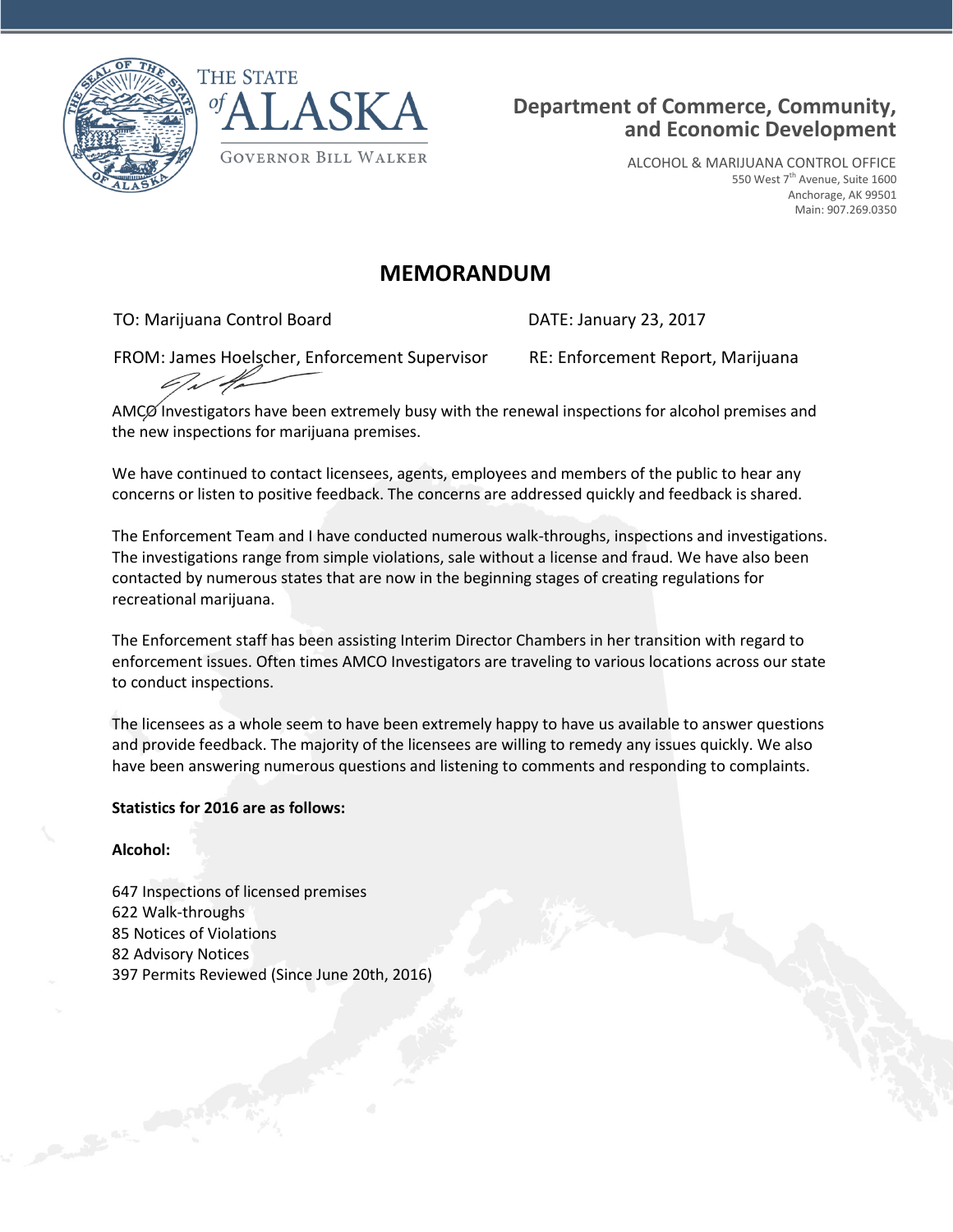



## **Marijuana:**

 marijuana handler cards issued Background Investigations 1 Concentrate Manufacturing Facilities – inspected & operating Limited Cultivation Facilities/10 inspected & operating Standard Cultivation Facilities/26 Inspected (Waiting on Licensee) 17 Retail Stores/14 inspected & operating 2 Product Manufacturing Facilities – 1 inspected & operating Testing Facility/2 inspected & operating

\*Any active license that has not been inspected is either scheduled for inspection or has yet to contact AMCO to schedule inspection.

### **Combined:**

138 Investigations 1216 Calls/Request for Service (Since June 20<sup>th</sup>, 2016)

### **Alcohol & Marijuana Stats 2017 (as of 1-20-17)**

Investigations - 11 Alcohol Walk-throughs - 32 Alcohol Inspections – 18 Alcohol NOV's -4 Alcohol Advisory Notices - 5 Alcohol Permits reviewed - 26 Marijuana Walk-throughs - 5 Marijuana Inspections - 7 Marijuana NOV's - 2 Marijuana Advisory Notices - 1 Marijuana Background Conducted (MJ-18) - 1 Marijuana Handler Cards Issued - 171 Enforcement Calls/Requests - 180

We are starting to see licensed marijuana activity pick up and this has spurred numerous requests for clarification from licensees and investigators.

#### **Items that need clarification from the board:**

- Transportation—3 AAC 306.750-In definitions, "transport" and "transfer" are used interchangeably and given the same definition.
	- o Should a licensee be allowed to pick up product directly from a cultivator? For example, can an Anchorage Retail licensee drive to Kenai and pick up product from a cultivator?